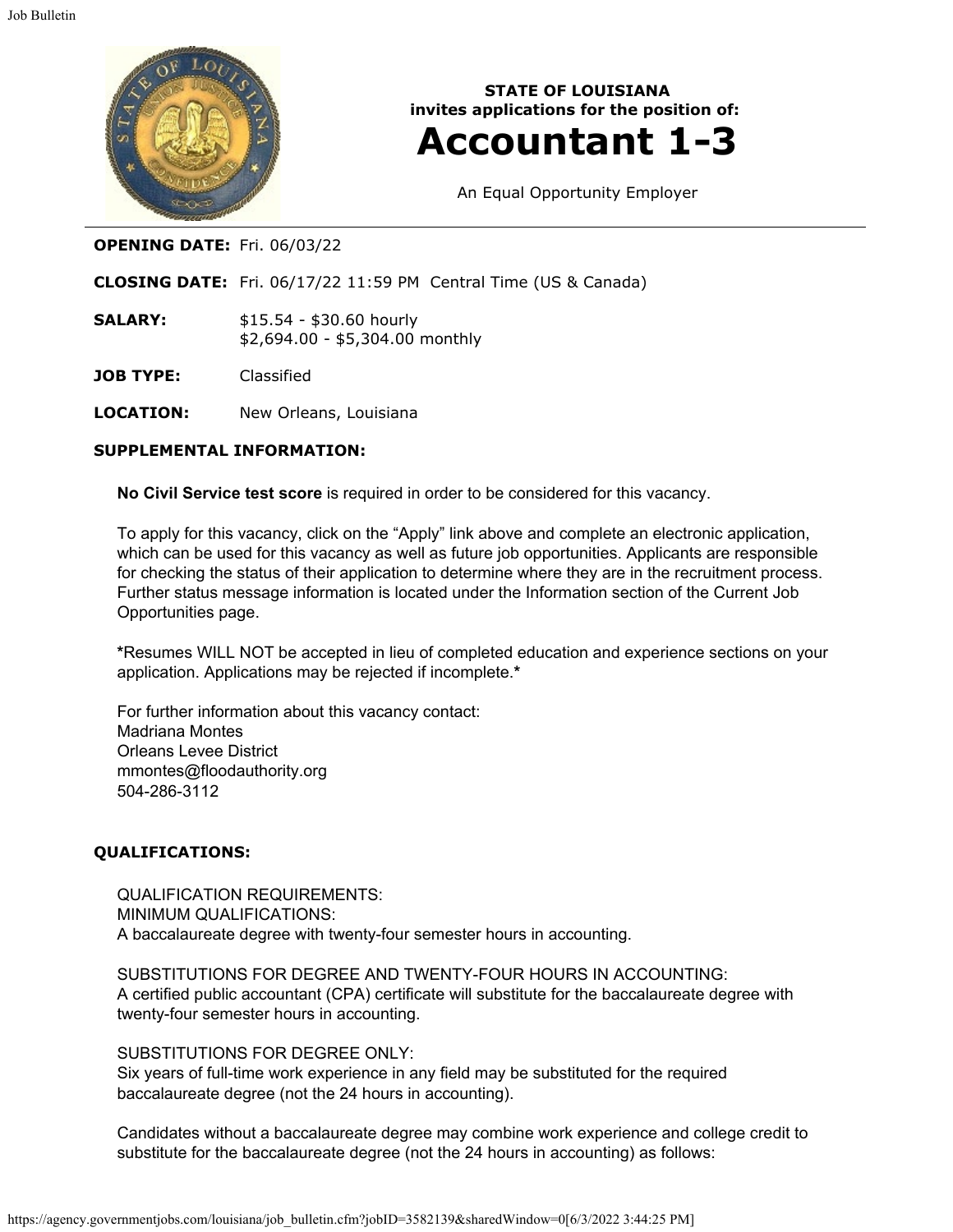A maximum of 120 semester hours may be combined with experience to substitute for the baccalaureate degree.

30 to 59 semester hours credit will substitute for one year of experience towards the baccalaureate degree.

60 to 89 semester hours credit will substitute for two years of experience towards the baccalaureate degree.

90 to 119 semester hours credit will substitute for three years of experience towards the baccalaureate degree.

120 or more semester hours credit will substitute for four years of experience towards the baccalaureate degree.

College credit earned without obtaining a baccalaureate degree may be substituted for a maximum of four years full-time work experience towards the baccalaureate degree. Candidates with 120 or more semester hours of credit, but without a degree, must also have at least two years of full-time work experience to substitute for the baccalaureate degree.

### NOTE:

Any college hours or degree must be from a school accredited by one of the following regional accrediting bodies: the Middle States Commission on Higher Education; the New England Commission of Higher Education; the Higher Learning Commission; the Northwest Commission on Colleges and Universities; the Southern Association of Colleges and Schools; and the Western Association of Schools and Colleges.

## **JOB CONCEPTS:**

Function of Work:

To provide professional accounting services.

Level of Work:

Entry.

Supervision Received:

Generally from higher-level fiscal or administrative supervisor.

Supervision Exercised:

None.

Location of Work:

May be used by all state agencies.

Job Distinctions: